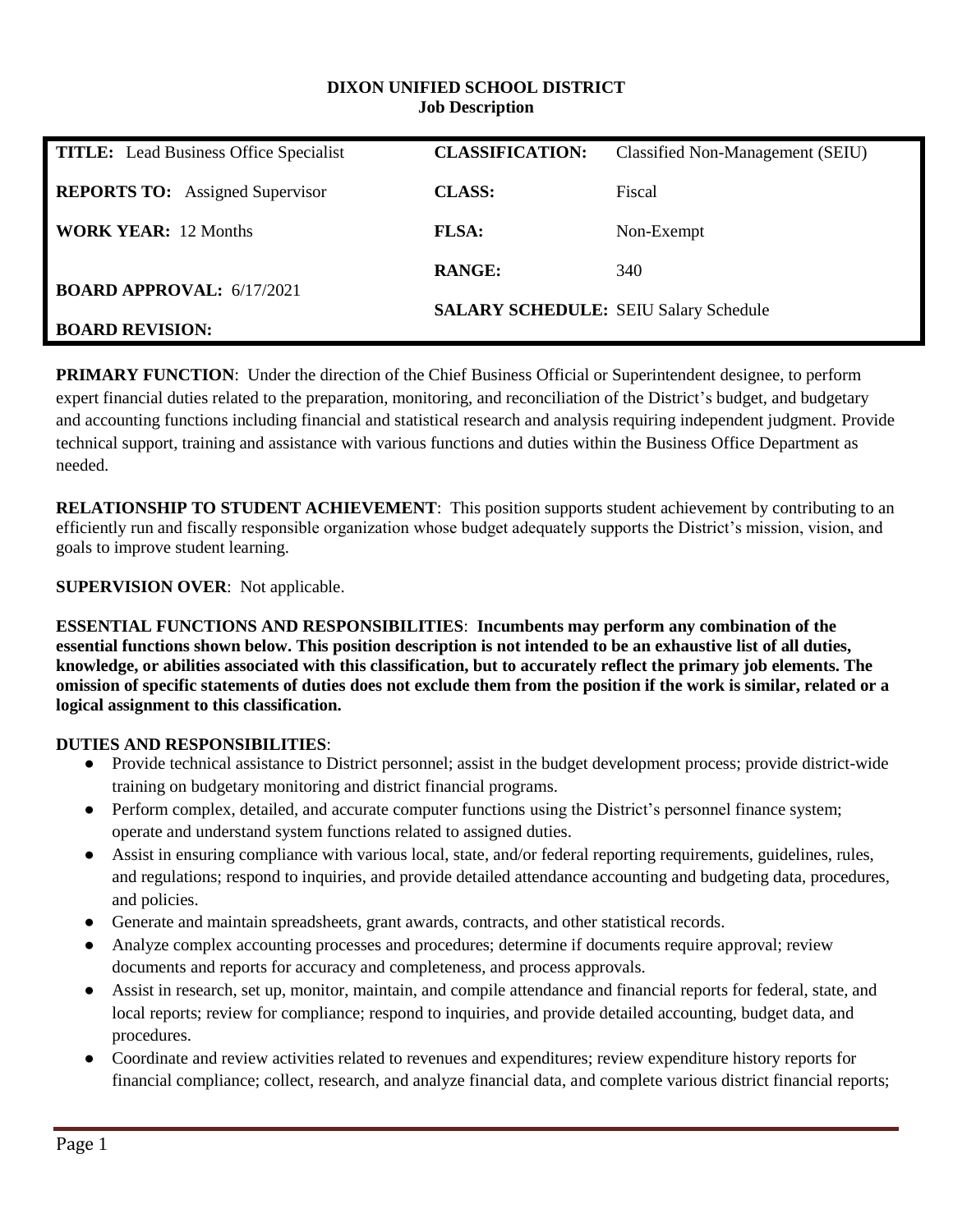assist in year-end closing of district accounting records; analyze, calculate, and set up carryover funds for the following fiscal year.

- Assist in developing procedures for financial software.
- Processes accounts receivable as assigned; receives, logs, and stamps incoming checks; verifies accuracy of deposits and incoming checks.
- Prepares invoices, summaries, and submittals for reimbursement by external agencies on behalf of the District and reviews accounts receivable files and makes contacts regarding collection.
- Assist in monitor funds to ensure compliance to all relevant regulations; design complex analyses of funds, and rectify discrepancies, respond to questions, and provide detailed instructions; identify budgetary and accounting problems, and submit alternatives to resolve them.
- Review position control and assist with payroll; estimate employee salary and benefit cost; review requisitions, time sheets, and various district forms.
- Operate a computer and related software to input, output, update, and access a variety of records and information; generate records, reports, lists, and summaries; operate standard office equipment; utilize computer database programs and other programs to produce reports and analyze data.
- Perform in a team or project leader capacity on special project assigned by the Chief Business Official.
- Perform difficult and complex technical duties related to the financial system.
- Provide excellent customer service by establishing positive relationships with district personnel, representatives from external organizations and others; respond to phone calls, emails, letters, and other communications.
- Promote teamwork by sharing knowledge, providing cross-training for other employees, cooperating with others, participate in meetings and work groups, and supporting the goals and objectives of the district and the department.
- Perform related duties as assigned.

## **TRAINING, EDUCATION, AND EXPERIENCE:**

 Any combination equivalent to: associate's degree, and two years of experience in budget development, financial or accounting, preferably a California School District or County Office of Education required.

### **LICENSES AND REQUIREMENTS:**

- Fingerprint/criminal justice clearance.
- Possession of a negative TB risk assessment certificate and, if risk factors are identified, a negative TB examination, that is no more than 60 days old and renewable at least once every four years.

### **KNOWLEDGE AND ABILITIES: The following outline of essential knowledge, abilities, and physical requirements is not exhaustive and may be supplemented as necessary in accordance of the job.**

### KNOWLEDGE OF:

- Financial statement preparation and analysis. Financial and statistical research and analysis.
- General accounting and budget principles and procedures, including student attendance, California school district budgeting, and accounting.
- Problem solving skills.
- Current business office practices and procedures.
- Detailed familiarity with computer-based applications for student attendance software, word processing, and spreadsheet analysis.
- Report writing methods and techniques.
- Operation of a computer, related software, 10-key, and standard office equipment. Oral and written communication skills.